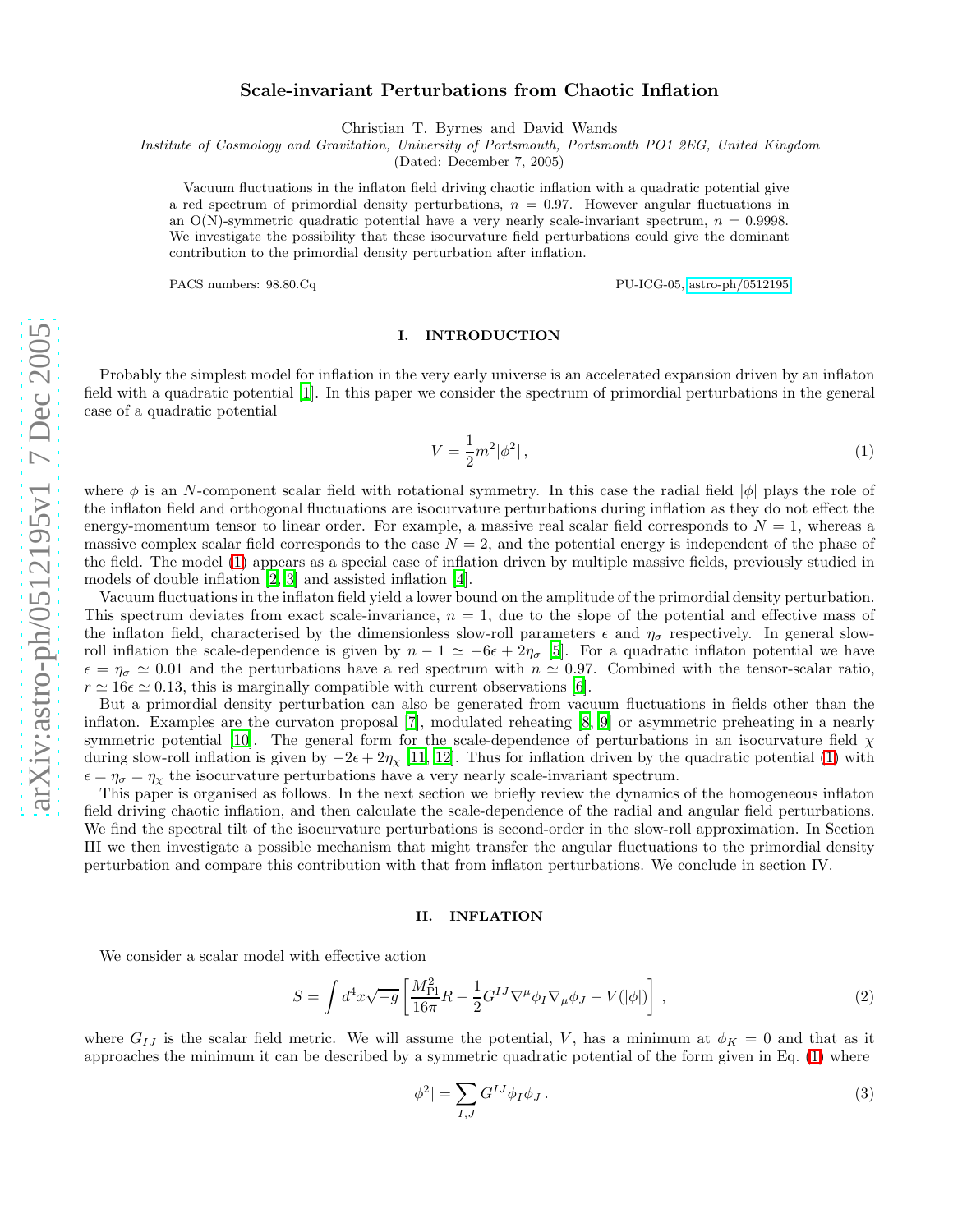Henceforth we take  $G_{IJ} = \delta_{IJ}$  so that the fields are canonically normalised real fields.

We can exploit the rotational symmetry to set  $\chi = \phi_J = 0$  initially for all  $J \geq 2$  and take  $\sigma = \phi_1$  to be the inflaton field. Thus we can write

<span id="page-1-1"></span>
$$
V = \frac{1}{2}m^2\sigma^2\,,\tag{4}
$$

along the classical trajectory for any number of real scalar fields in a symmetric quadratic potential. This inflaton field obeys the standard equation of motion for a single scalar field

$$
\ddot{\sigma} + 3H\dot{\sigma} + m^2 \sigma = 0. \tag{5}
$$

 $\chi = 0$  remains the classical solution for the spatially homogeneous background field. However there will be quantum vacuum fluctuations in both the radial field,  $\delta\sigma$ , and orthogonal fluctuations,  $\delta\chi$ . Radial fluctuations in the inflaton field,  $\sigma$ , yield adiabatic density perturbations on large scales, while any fluctuations away from  $\chi = 0$  correspond to non-adiabatic fluctuations. Non-adiabatic perturbations can in general affect the density perturbation on large scales, but our symmetric potential has a vanishing first derivative orthogonal to the inflaton,  $V_x = 0$ , and hence the fluctuations  $\delta \chi$  are strictly isocurvature perturbations and do not couple to the adiabatic perturbations at first-order [\[13\]](#page-9-12).

## A. Slow-roll parameters

We conventionally define a dimensionless slow-roll parameter [\[5](#page-9-4)]

$$
\epsilon \equiv \frac{M_{\rm Pl}^2}{16\pi} \left(\frac{V_\sigma}{V}\right)^2 \,,\tag{6}
$$

where  $V_{\sigma} \equiv \partial V/\partial \sigma$ , which describes the slope of the potential relative to the Planck scale. Two more slow-roll parameters describe the curvature of the potential with respect to the inflaton field (down the potential) and with respect to the orthogonal isocurvature field perturbations

$$
\eta_{\sigma} \equiv \frac{M_{\rm Pl}^2}{8\pi} \frac{V_{\sigma\sigma}}{V} \,, \tag{7}
$$

$$
\eta_{\chi} \equiv \frac{M_{\rm Pl}^2}{8\pi} \frac{V_{\chi\chi}}{V} \,. \tag{8}
$$

For a general potential there are additional parameters at lowest order in the slow-roll approximation proportional to  $V_{\sigma_X}$  [\[11](#page-9-10)], but these are zero due to our assumption of rotational symmetry.

At next order in the slow-roll expansion we also define

<span id="page-1-0"></span>
$$
\xi_{\sigma}^{2} \equiv \frac{M_{Pl}^{4}}{(8\pi)^{2}} \frac{V_{\sigma} V_{\sigma\sigma\sigma}}{V^{2}}, \quad \xi_{\chi}^{2} \equiv \frac{M_{Pl}^{4}}{(8\pi)^{2}} \frac{V_{\sigma} V_{\sigma\chi\chi}}{V^{2}}.
$$
\n(9)

For the symmetric quadratic potential [\(1\)](#page-0-0) we have

$$
\epsilon = \eta_{\sigma} = \eta_{\chi} = \frac{M_{\rm Pl}^2}{4\pi\sigma^2}, \qquad \xi_{\sigma}^2 = \xi_{\chi}^2 = 0.
$$
 (10)

Note that the slow-roll parameters are thus independent of the mass,  $m$ , and depend solely on the value of the inflaton field relative to the Planck scale.

<span id="page-1-2"></span>During slow-roll inflation driven by a quadratic potential the integrated expansion, or number of e-folds from the end of inflation, is given by

$$
N = \int_{t}^{t_e} H dt \simeq \frac{2\pi(\sigma^2 - \sigma_e^2)}{M_{\text{Pl}}^2} \,. \tag{11}
$$

Hence the slow-roll parameter [\(10\)](#page-1-0) is given by

$$
\epsilon \simeq \frac{1}{2N} \left( 1 + \frac{2\pi\sigma_e^2}{N M_{\rm Pl}^2} \right)^{-1} , \qquad (12)
$$

where  $\epsilon_e = M_{\text{Pl}}^2/4\pi\sigma_e^2 \sim 1$  at the end of inflation. Comoving scales comparable to our present horizon size crossed Hubble scale during inflation when  $N_{cmb} \simeq 60$  [\[14](#page-9-13)] and hence we have  $\epsilon_{cmb} \simeq 0.008$  at that time.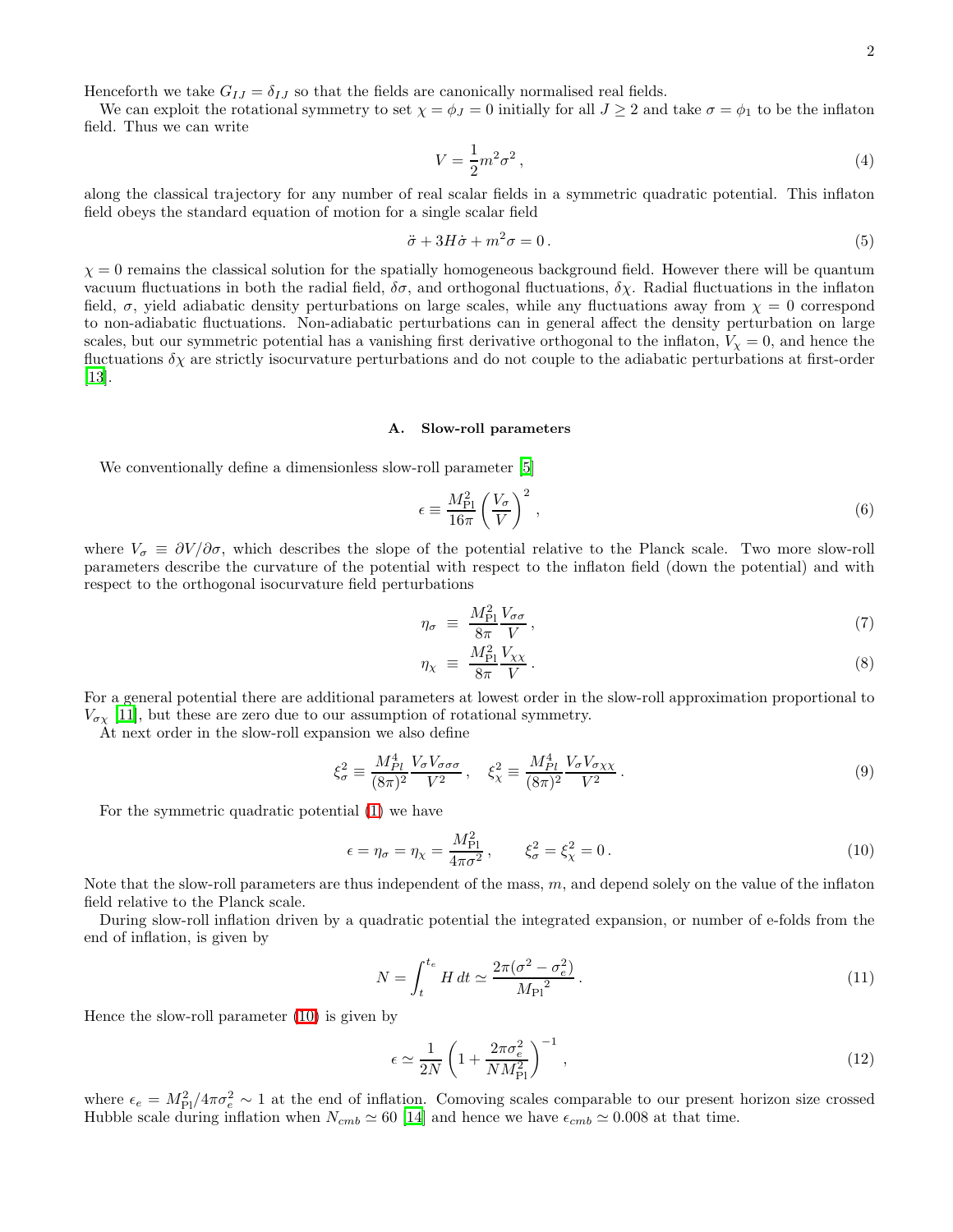#### B. Inflaton perturbations

Perturbations in the inflaton field are gauge-dependent, but are most easily described in the spatially flat gauge [\[15\]](#page-9-14). Inflaton perturbations with comoving wavenumber k on spatially flat slices obey the wave equation [\[16\]](#page-9-15)

$$
\ddot{\delta\sigma} + 3H\dot{\delta\sigma} + \left(\frac{k^2}{a^2} + V_{\sigma\sigma} + \frac{8\pi}{M_{\rm Pl}^2 a^3} \frac{d}{dt} \left(\frac{a^3 \dot{\sigma}^2}{H}\right)\right) \delta\sigma = 0. \tag{13}
$$

This can be succinctly written in terms of the variable  $u = a\delta\sigma$  [\[17](#page-9-16)]

$$
u'' + \left(k^2 - \frac{z''}{z}\right)u = 0,\t\t(14)
$$

where a prime denotes derivatives with respect to conformal time  $d\tau \equiv dt/a$  and  $z \equiv a\dot{\sigma}/H$ . To leading order in the slow-roll approximation we have  $z''/z \simeq (2 + 9\epsilon - 3\eta_{\sigma})/\tau^2$ .

In order to calculate the power spectrum to leading order in the slow-roll approximation it is sufficient to match the solution for vacuum fluctuations on small scales,  $k/a \gg H$ ,

<span id="page-2-2"></span>
$$
u = \frac{1}{\sqrt{2k}} e^{-ik\tau},\tag{15}
$$

and match it to the growing mode solution on large scales,  $k/a \ll H$ ,

<span id="page-2-0"></span>
$$
u \propto z \,,\tag{16}
$$

(which corresponds to a constant curvature perturbation  $H\delta\sigma/\dot{\sigma}$ ) at the time when that mode crosses the Hubble scale:  $k = aH$ . We thus obtain the power spectrum for inflaton field perturbations on large scales

$$
\mathcal{P}_{\sigma} \equiv \frac{4\pi k^3}{(2\pi)^3} |\delta\phi^2| \simeq \left(\frac{\dot{\sigma}}{H}\right)^2 \left[\frac{H}{\dot{\sigma}} \frac{H}{2\pi}\right]_{k=aH}^2.
$$
\n(17)

The scale-dependence of the spectrum [\(17\)](#page-2-0) follows from the time-dependence of the quantities in the square-bracket evaluated when  $k = aH$ . The spectral tilt is then given by

<span id="page-2-3"></span>
$$
\Delta n_{\sigma} \equiv \frac{d \ln \mathcal{P}_{\sigma}}{d \ln k} \simeq -6\epsilon + 2\eta_{\sigma} \,. \tag{18}
$$

Hence for a quadratic potential with  $\epsilon = \eta_{\sigma} \simeq 0.008$  we have

$$
\Delta n_{\sigma} \simeq -0.03 \,. \tag{19}
$$

Note that the running of the inflaton spectral index is given by

$$
\alpha_{\sigma} \equiv \frac{d\Delta n_{\sigma}}{d\ln k} \simeq -24\epsilon^2 + 16\epsilon\eta_{\sigma} - 2\xi_{\sigma}^2, \qquad (20)
$$

where  $\xi_{\sigma}^2 = 0$  for our quadratic potential and hence we have  $\alpha_{\sigma} \simeq -8\epsilon^2$  and hence of higher-order in the slow-roll parameter.

## C. Isocurvature perturbations

Field fluctuations,  $\delta \chi$ , orthogonal to the inflaton field are automatically gauge-independent [\[13](#page-9-12)] since  $\chi = 0$  in the homogeneous background solution. These are isocurvature and hence they obey the wave equation for field perturbations in an unperturbed FRW metric:

$$
\ddot{\delta \chi} + 3H \dot{\delta \chi} + \left(\frac{k^2}{a^2} + V_{\chi \chi}\right) \delta \chi = 0. \tag{21}
$$

In conformal time this can be written in terms of the variable  $v = a\delta\chi$  as

<span id="page-2-1"></span>
$$
v'' + \left(k^2 + a^2 V_{\chi\chi} - \frac{a''}{a}\right)v = 0,
$$
\n(22)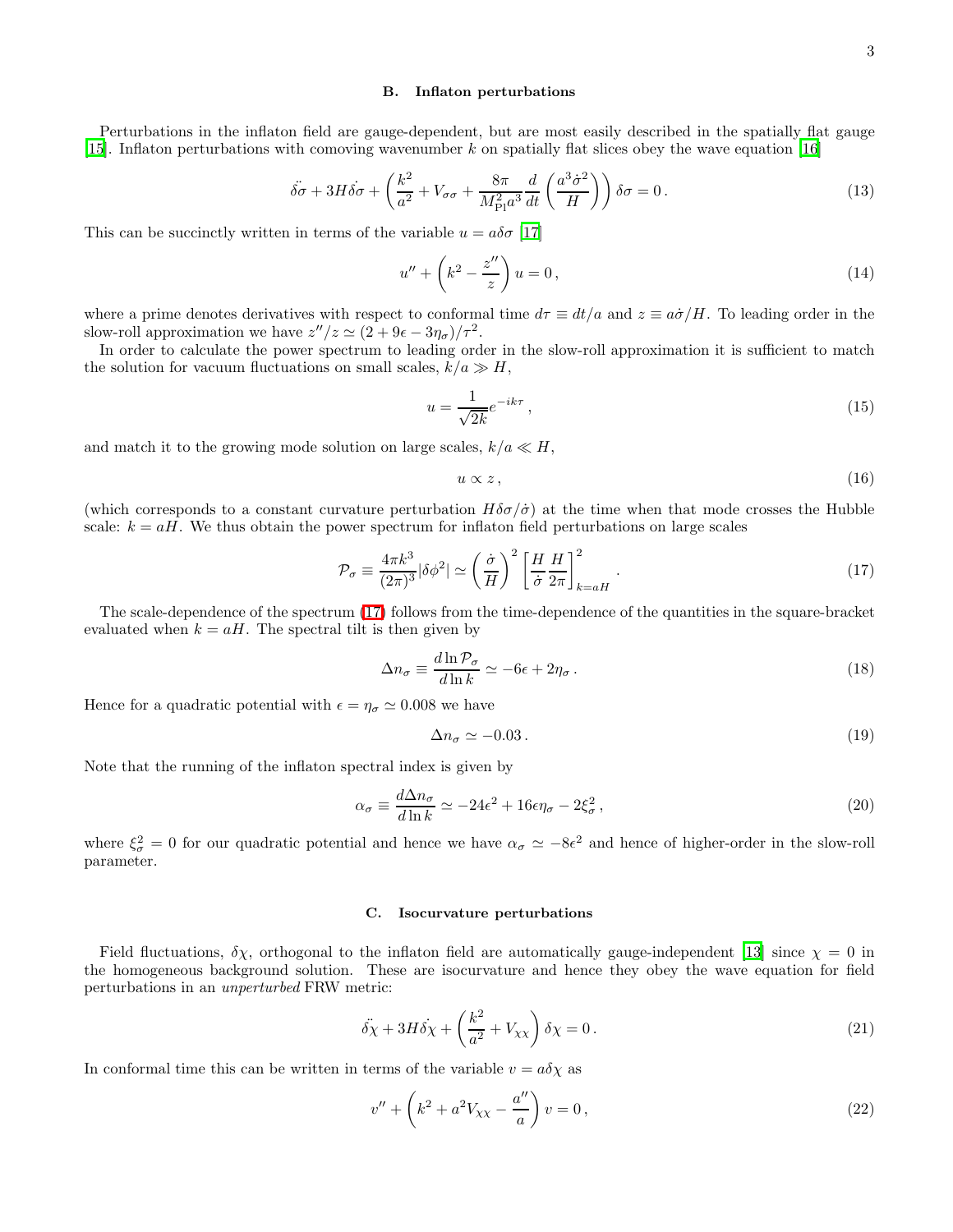where to leading order in slow-roll  $a''/a \simeq (2+3\epsilon)/\tau^2$  and  $m^2a^2 \simeq 3\epsilon/\tau^2$ . Hence the equation above can be rewritten as

$$
v'' + \left[k^2 - \frac{1}{\tau^2} \left(\nu^2 - \frac{1}{4}\right)\right] v = 0 \quad \text{where} \quad \nu = \frac{3}{2} + \mathcal{O}(\epsilon^2). \tag{23}
$$

<span id="page-3-0"></span>Note that for isocurvature perturbations in a quadratic potential the terms  $\mathcal{O}(\epsilon)$  in Eq. [\(22\)](#page-2-1) cancel out. Thus the equation of motion [\(23\)](#page-3-0) to first-order in slow-roll is the same as that for a massless scalar field in de Sitter (although the actual field is neither massless, nor in de Sitter).  $\nu$  is a constant up to second-order in slow roll parameters and hence the approximate solution on timescales of order the Hubble time, is given by Hankel functions of order  $\nu \approx 3/2$ . Matching the general solution to the small-scale asymptotic vacuum [\(15\)](#page-2-2) gives

<span id="page-3-1"></span>
$$
v \simeq \frac{1}{\sqrt{2k}} e^{-ik\tau} \left( 1 + \frac{i}{k\tau} \right). \tag{24}
$$

To obtain a more accurate solution over many Hubble times (without using the slow-roll approximation), on large scales, we note that the equation of motion for isocurvature perturbations is exactly the same as that for the homogeneous inflaton field [\(5\)](#page-1-1) in the long-wavelength limit where gradient terms can be neglected. Therefore we have  $\delta \chi = A(k)\sigma$  on large scales. Matching this solution with the growing mode of Eq. [\(24\)](#page-3-1) at Hubble exit, i.e. at  $k = aH$ or equivalently at  $k\tau = -(1 + \epsilon)$  leads to

$$
\mathcal{P}_{\chi}(k) \equiv \frac{4\pi k^3}{(2\pi)^3} |\delta \chi|^2 \simeq \sigma^2 \left[ \frac{(1-\epsilon)H}{2\pi\sigma} \right]_{k=aH}^2.
$$
\n(25)

We can use the first-order slow-roll solution

$$
\frac{H^2}{\sigma^2} \simeq \frac{4\pi}{3} \left(\frac{m}{M_{Pl}}\right)^2 \left(1 + \frac{1}{3}\epsilon\right),\tag{26}
$$

at Hubble-exit, to obtain

<span id="page-3-3"></span>
$$
\mathcal{P}_{\chi}(k) \simeq \frac{\sigma^2}{3\pi} \left(\frac{m}{M_{Pl}}\right)^2 \left[1 - \frac{5}{3}\epsilon\right]_{k=aH} . \tag{27}
$$

 $\sigma^2/M_{Pl}^2 \sim N/2\pi$  gives the overall time-dependence of the spectrum during inflation. The only scale-dependent term in this equation is the slow-roll parameter,  $\epsilon$ , evaluated at Hubble-exit.

It is straightforward to calculate the spectral tilt

$$
\Delta n_{\chi} \equiv \frac{d \ln \mathcal{P}_{\chi}}{d \ln k} \simeq -\frac{10}{3} \epsilon^2 \,. \tag{28}
$$

Since this is second order in slow roll it is very small,  $\Delta n_{\chi} = -0.0002$ . The running of the isocurvature spectral index is even smaller, being third-order in slow roll

$$
\alpha_{\chi} \equiv \frac{d\Delta n_{\chi}}{d\ln k} \simeq -\frac{40}{3}\epsilon^3. \tag{29}
$$

In Appendix [A](#page-8-0) we show that our calculation of the spectrum and its scale dependence can be confirmed using a more accurate Hankel function solution around Hubble exit, including the second order slow-roll correction to  $\nu$  in Eq. [\(23\)](#page-3-0).

## III. PRIMORDIAL DENSITY PERTURBATIONS

<span id="page-3-2"></span>We have shown that inflation driven by a quadratic potential produces an almost scale-invariant spectrum of field perturbations on super-Hubble scales by the end of inflation. To give rise to the observed anisotropies in the microwave background sky and large-scale structure in our Universe today, these field perturbations during inflation must produce density perturbations in the radiation dominated era after inflation. These primordial perturbations are usefully characterised in terms of the dimensionless density perturbation on spatially-flat hypersurfaces. For linear perturbations we define

$$
\zeta = -\frac{H\delta\rho}{\dot{\rho}}.\tag{30}
$$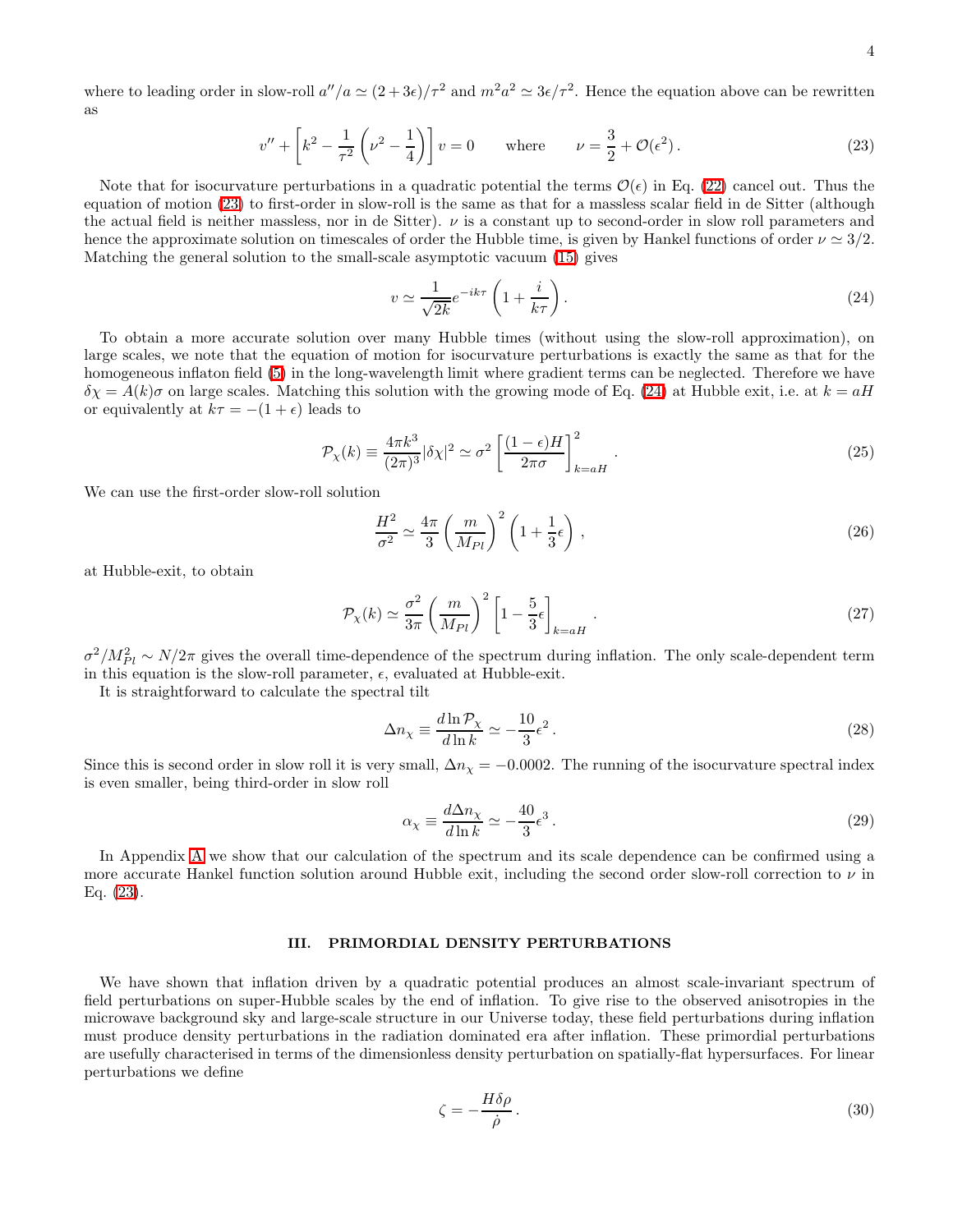This is equivalent to the perturbed expansion,  $\delta N = H \delta t$ , up to a uniform-density hypersurface some time after inflation.

Because we are interested in perturbations on scales very much larger than the Hubble scale, the local expansion, N, is given in terms of the background solution for the local values of the scalar fields on an initial spatially-flat hypersurface during inflation. This is known as the "separate universes" approach [\[18](#page-9-17)]. Thus for one or more scalar fields,  $\phi_I$ , during inflation, we have [\[19\]](#page-9-18)

$$
\zeta = \sum_{I} \frac{\partial N}{\partial \phi_{I}} \delta \phi_{I} \,. \tag{31}
$$

Lyth and Rodriguez [\[20](#page-9-19)] have recently pointed out that the extension of this result to second-order also allows one to calculate the non-Gaussianity of primordial perturbations due to non-linear dependence of the expansion after Hubble exit on the initial field values. Non-Gaussianity from adiabatic field fluctuations in single-field inflation are small (first-order in slow-roll parameters [\[21,](#page-9-20) [22\]](#page-9-21)) but provide an important constraint on non-adiabatic fluctuations in multi-field models [\[23,](#page-9-22) [24,](#page-9-23) [25\]](#page-9-24).

The power spectrum of primordial density perturbations can thus be written as a sum of contributions from the power spectra of individual fields

$$
\mathcal{P}_{\zeta} = \sum_{I=1}^{N} \left(\frac{\partial N}{\partial \phi_{I}}\right)^{2} \mathcal{P}_{\phi_{I}}.
$$
\n(32)

<span id="page-4-0"></span>This can then be split into a contribution from inflaton perturbations,  $\delta\sigma$ , and the orthogonal isocurvature perturbations during inflation

$$
\mathcal{P}_{\zeta} = \left(\frac{\partial N}{\partial \sigma}\right)^2 \mathcal{P}_{\sigma} + \sum_{I=1}^{N-1} \left(\frac{\partial N}{\partial \chi_I}\right)^2 \mathcal{P}_{\chi_I}.
$$
\n(33)

The existence of a very nearly scale-invariant spectrum of isocurvature perturbations on large scales during inflation thus allows the possibility of producing a very nearly scale-invariant spectrum of primordial density perturbations after inflation. These perturbations are on wavelengths far greater than the Hubble scale at the end of inflation and so their subsequent evolution should be very well described by the long-wavelength approximation in which spatial gradients can be neglected and hence is independent of wavenumber. Thus any conversion of isocurvature to curvature perturbations after inflation will be independent of scale and yield a spectral tilt  $n - 1 = \Delta n_x$ .

### A. Perturbations during inflation

Field perturbations in the inflaton field during inflation correspond to perturbations along the background trajectory and thus the perturbed expansion can be calculated anytime after Hubble-exit, to give

<span id="page-4-1"></span>
$$
\mathcal{P}_{\zeta,\inf} = \left(\frac{H}{\dot{\sigma}}\right)^2 \mathcal{P}_{\sigma} \,. \tag{34}
$$

Using Eq.  $(17)$  and the slow-roll approximation  $(11)$ , we have

$$
\mathcal{P}_{\zeta,\inf} \simeq \frac{16\pi}{3} \left[ \frac{m\sigma^2}{M_{Pl}^3} \right]_{k=aH}^2 \simeq \frac{4}{3\pi} \left( \frac{m}{M_{Pl}} \right)^2 \left[ N + \frac{2\pi\sigma_e^2}{M_{Pl}^2} \right]_{k=aH}^2 \tag{35}
$$

Given the WMAP normalisation,  $P_{\zeta} \simeq 2 \times 10^{-9}$  [\[26\]](#page-9-25), then for  $m \simeq 10^{-6} M_{\text{Pl}}$  fluctuations in the inflaton field produce primordial density perturbations of the observed magnitude. On the other hand for  $m < 10^{-6} M_{\rm Pl}$  the inflaton perturbations are below the observational bound and we would require an additional contribution from isocurvature perturbations to generate the primordial density perturbations.

We also see that primordial density perturbations due to inflaton fluctuations will have the same spectral tilt [\(19\)](#page-2-3) as the inflaton perturbations on large scales during inflation, conventionally written as  $n = 1 + \Delta n_{\sigma} \simeq 0.97$ .

It has been shown that the non-Gaussianity from inflaton fluctuations during slow-roll will be negligible with non-linearity parameter  $f_{NL} \simeq -5\epsilon/3$  [\[21](#page-9-20)].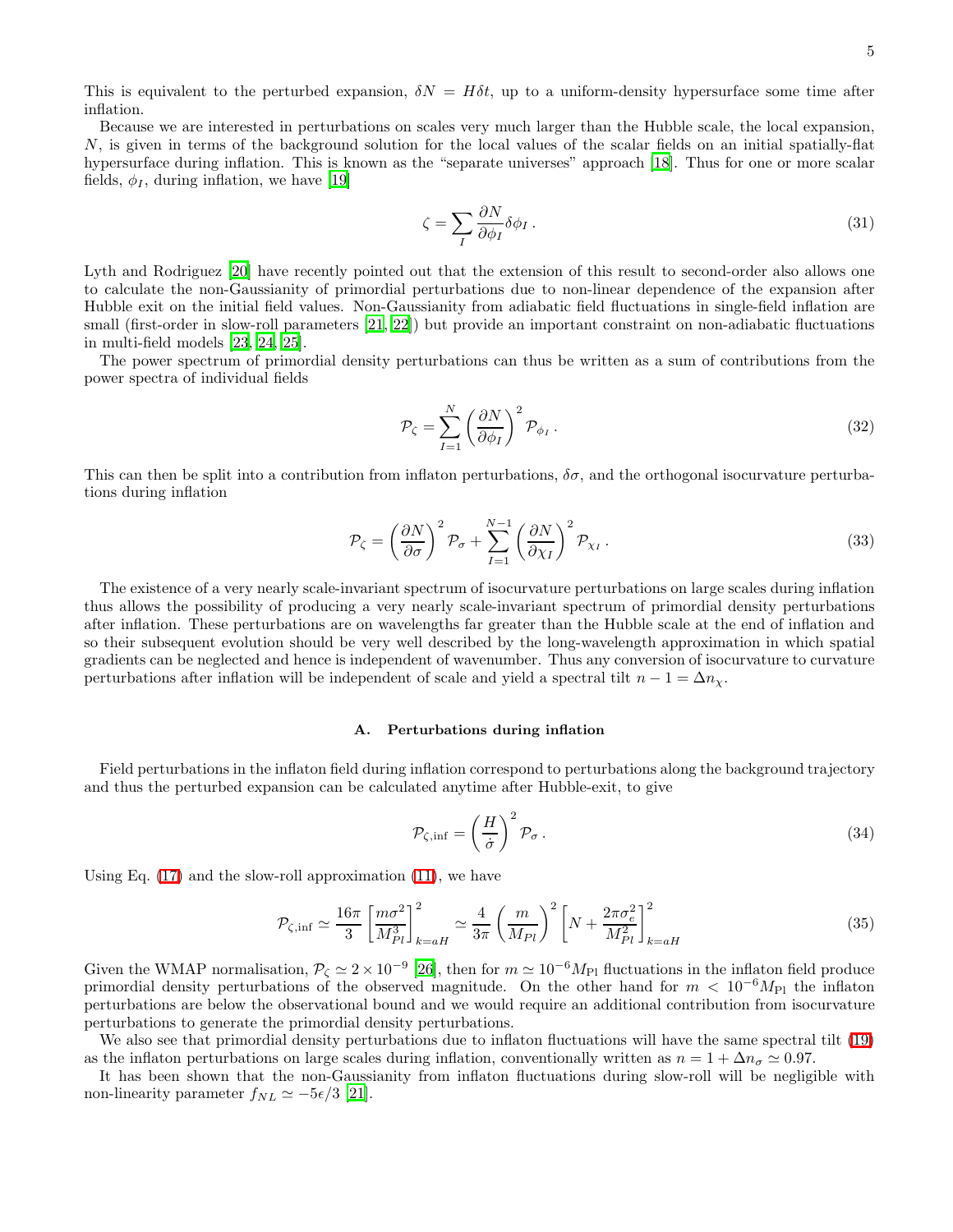### B. Perturbations from instant preheating

Perturbations in the orthogonal fields do not affect the expansion history during inflation due to our assumption that the potential,  $V$ , is symmetric under rotations. But these isocurvature perturbations during inflation can give an additional contribution to the density perturbation in the radiation era if the symmetry of the self-interaction potential [\(1\)](#page-0-0) is broken by other interactions of the field. In particular they will produce density perturbations if the local expansion, N, is sensitive to the initial isocurvature perturbations,  $\partial N/\partial \chi \neq 0$  in Eq. [\(33\)](#page-4-0).

We will consider a model of instant preheating at the end of inflation where the inflaton field's energy density can be transferred to a preheat field during the first oscillation of the inflaton field [\[27\]](#page-9-26). This simplifies the calculation of particle production as a function of the initial field values, making it possible to estimate the effect on preheating of the isocurvature perturbations during inflation. It may also be the case that instant preheating maximises the effect of the isocurvature perturbations which might be dissipated if reheating took place over many oscillations.

In this scenario the preheat particles  $\psi$  are created through an interaction term  $g^2\phi^2\psi^2/2$ , during a brief period around  $\phi = 0$ , when their effective mass vanishes. The energy density in the  $\chi$ -field is then "fattened" by the coupling to the inflaton field as  $\phi$  rolls back up the potential because of their effective mass,  $m_{\psi}^2 = g^2 \phi^2$ . Through a Yukawa interaction  $\lambda\psi\omega\overline{\omega}$  the preheat field can then decay into  $\omega$  particles, decaying most rapidly when the  $\psi$  particles reach their maximum effective mass, as the inflaton field reaches its maximum. Depending on the coupling constants this process may be so efficient that all further decay of the inflaton field can be neglected [\[27,](#page-9-26) [28\]](#page-9-27).

The efficiency of instant preheating is sensitive to the phase of a complex scalar field if the real and imaginary components  $(\phi_1 \text{ and } \phi_2)$  have different couplings to the preheat field. We consider an interaction term

<span id="page-5-0"></span>
$$
\mathcal{L}_{\text{int}} = -\frac{1}{2} (g_1^2 \phi_1^2 + g_2^2 \phi_2^2) \psi^2 \,, \tag{36}
$$

which explicitly breaks the rotational symmetry of the inflationary potential [\(1\)](#page-0-0).

Particle creation in the preheat field first occurs when the adiabatic condition fails,  $|\dot{m}_{\psi}| = m_{\psi}^2$ , shortly before the inflaton first passes through its minimum. Denoting this time with a "\*", so that e.g.  $\sigma_* = \sigma(t_*)$ , the adiabatic condition is broken when

$$
|\dot{\sigma}_*| = |\sigma_*|^2 \tilde{g} \tag{37}
$$

where the effective coupling constant is given by

$$
\tilde{g}^2(\theta) \equiv g_1^2 \cos^2 \theta + g_2^2 \sin^2 \theta \tag{38}
$$

and  $\phi_1 = \sigma \cos \theta$  and  $\phi_2 = \sigma \sin \theta$ . In practice  $|\dot{\sigma}_*| \sim m M_{\text{Pl}}$  and is independent of  $\tilde{g}$ , and hence independent of the phase  $\theta$ , for  $m \ll \tilde{q}M_{\rm Pl}$ .

The time interval during which particle creation takes place is

$$
\Delta t_* \sim \frac{\sigma_*}{|\dot{\sigma}_*|} = |\dot{\sigma}_*|^{-1/2} \tilde{g}^{-1/2} \,. \tag{39}
$$

After the inflaton field has passed through the origin for the first time the occupation number of the  $\psi$  field with wavenumber  $k$  is [\[27\]](#page-9-26)

$$
n_k = \exp[-\pi (k\Delta t_*)^2].\tag{40}
$$

We integrate  $n_k$  to give the total number density of  $\chi$ -particles produced

$$
n_{\chi} = \frac{1}{(2\pi)^3} \int_0^{\infty} d^3k \, n_k = (2\pi \Delta t_*)^{-3} \,. \tag{41}
$$

The ratio of the energy density of the  $\chi$ -field to that of the inflaton field at the point when the inflaton would be at its maximum after the first explosive creation of  $\psi$  particles is  $\rho_{\psi}/\rho_{\sigma} \sim \tilde{g}^{5/2} (10^{-6} M_{\rm Pl}/m)^{1/2}$  [\[27\]](#page-9-26). Thus if  $\tilde{g} > 1$ we see that most of the inflaton's energy density is transferred to the preheat field during the first oscillation for  $m \sim 10^{-6}M_{\rm Pl}$ . This constraint on  $\tilde{g}$  is dependent on m and the energy transfer is more efficient for  $m \ll 10^{-6}M_{\rm Pl}$ , which would correspond to the inflaton perturbation [\(35\)](#page-4-1) being smaller than the observed primordial perturbation.

Assuming the decay products are massive, non-relativistic particles, then the expansion from an initial spatiallyflat hypersurface to a final uniform-density hypersurface is given by  $N \propto (1/3) \log n_{\psi}$ . Hence the linear metric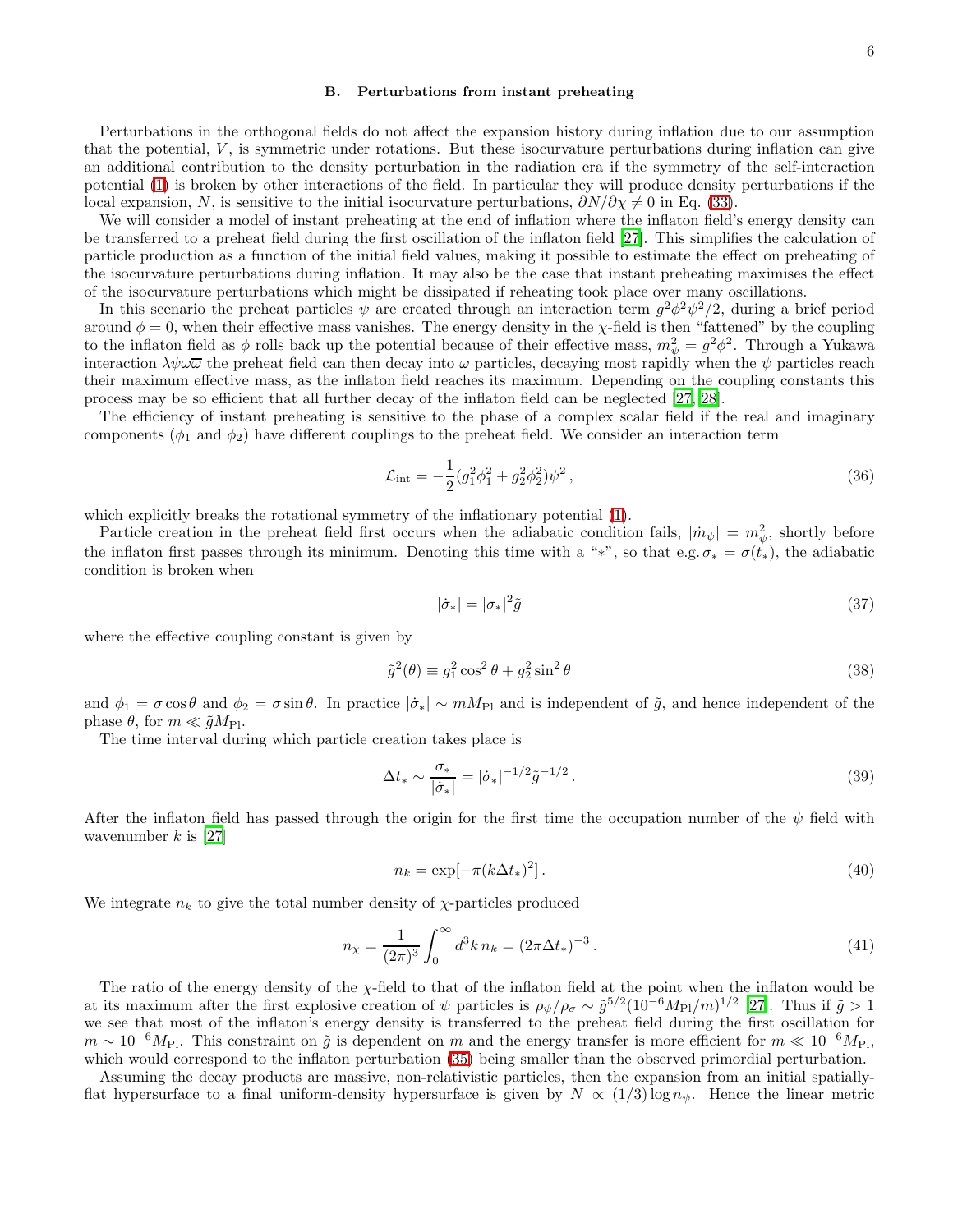<span id="page-6-0"></span>perturbation [\(30\)](#page-3-2) is given by  $\zeta = (1/3)\delta n_{\psi}/n_{\psi}$ . Thus if the effective coupling,  $\tilde{g}$ , is dependent upon the phase of the complex field we have

$$
\zeta \simeq \frac{1}{2} \frac{\partial \log \tilde{g}}{\partial \theta} \delta \theta = \frac{F(R, \tan \theta)}{2} \frac{\delta \chi}{\sigma},\tag{42}
$$

where

<span id="page-6-1"></span>
$$
F(R, \tan \theta) \equiv \frac{\tan \theta (1 - R^2)}{R^2 + \tan^2 \theta} \quad \text{and} \quad R \equiv \frac{g_1}{g_2} \,. \tag{43}
$$

We only need to consider the case  $R < 1$  and  $0 < \theta < \pi/2$ , due to the symmetries of this model. The power spectrum is then given from Eqs [\(27\)](#page-3-3) and [\(42\)](#page-6-0) by

$$
\mathcal{P}_{\zeta,\text{iso}} \simeq \frac{F^2(R,\tan\theta)}{12\pi} \left(\frac{m}{M_{Pl}}\right)^2. \tag{44}
$$

Comparing this with Eq. [\(35\)](#page-4-1) we see that either  $\mathcal{P}_{\zeta,\text{iso}}$  or  $\mathcal{P}_{\zeta,\text{inf}}$  can dominate the primordial density perturbation depending on the values of R and  $\theta$ . The asymmetric preheating creates the dominant primordial perturbation if

$$
F(R, \tan \theta) > 4N \simeq 240. \tag{45}
$$

We require  $R < 1/480$  for the isocurvature perturbations to dominate in any range of  $\theta$ . If  $R \ll 1/480$  then the isocurvature perturbations dominate for  $240R^2 < \theta < 1/240$ , while larger R will have a smaller range of suitable  $\theta$ . The range of  $\theta$  where isocurvature perturbations dominate will be larger if  $N < 60$ . We require that the inflaton trajectory is almost exactly along  $\phi_1$ , the field with the smaller coupling constant  $g_1$ . Although such small values for  $\theta$  may, a priori, seem unreasonably small, it may be that the interaction [\(36\)](#page-5-0) plays a role in selecting the inflaton trajectory during inflation, but such an investigation of the initial conditions for the inflaton are beyond the scope of this paper.

The WMAP normalisation that  $\mathcal{P}_{\zeta} \simeq 2 \times 10^{-9}$  constrains the three free parameters m, R and  $\theta$ . Equation [\(35\)](#page-4-1) shows that the primordial perturbations from the inflaton alone are of the required size if  $m \sim 10^{-6} M_{Pl}$ . But if  $m \ll 10^{-6}M_{Pl}$  then we require some additional source of primordial density perturbations, and perturbations produced at preheating from isocurvature field fluctuations are of the required size if

$$
F(R, \tan \theta) = 200 \left( \frac{10^{-6} M_{Pl}}{m} \right). \tag{46}
$$

Using the formalism of [\[20\]](#page-9-19) and identifying the non-linear expansion as  $N \propto (1/3) \log(n_{\psi}(\theta))$ , and assuming the isocurvature field perturbations themselves are Gaussian, the non-Gaussianity of the primordial perturbation [\[22\]](#page-9-21) can be given as

$$
f_{NL} = -\frac{5}{6} \frac{N_{,\theta\theta}}{N_{,\theta}^2} = -\frac{5}{3(1 - R^2)} \frac{(R^2 - \tan^2 \theta)}{\sin^2 \theta}.
$$
 (47)

This is of order unity, and hence likely to be unmeasurable, for  $\theta \sim R$ , but can become large for smaller  $\theta$ . For example if  $R = 10^{-3}$ , then the perturbations from asymmetric preheating dominate in the range 0.00026 <  $\theta$  < 0.0039 and  $f_{NL}$  has its maximum deviation from zero of  $-24$  at  $\theta = 0.00026$ , but is far smaller for most of the allowed range of  $\theta$ .

#### IV. DISCUSSION

We have shown that isocurvature field perturbations during chaotic inflation with a symmetric, quadratic potential have an almost exactly scale-invariant spectrum. We have shown that the deviation from scale-invariance is secondorder in slow-roll parameters. The rotational symmetry of the inflationary potential leads to the scale-invariance of the isocurvature spectrum and keeps these field perturbations decoupled from the adiabatic density perturbations in the inflaton field driving inflation. But the spectrum of initial isocurvature perturbations can be transferred to the primordial density perturbation if interactions after inflation break the rotational symmetry. The spectral index of the generated primordial density perturbation is then given by  $n \approx 0.9998$ .

The relative importance of adiabatic inflaton fluctuations versus isocurvature field fluctuations in determining the primordial density perturbation in the radiation-dominated era long after inflation depends upon the perturbation in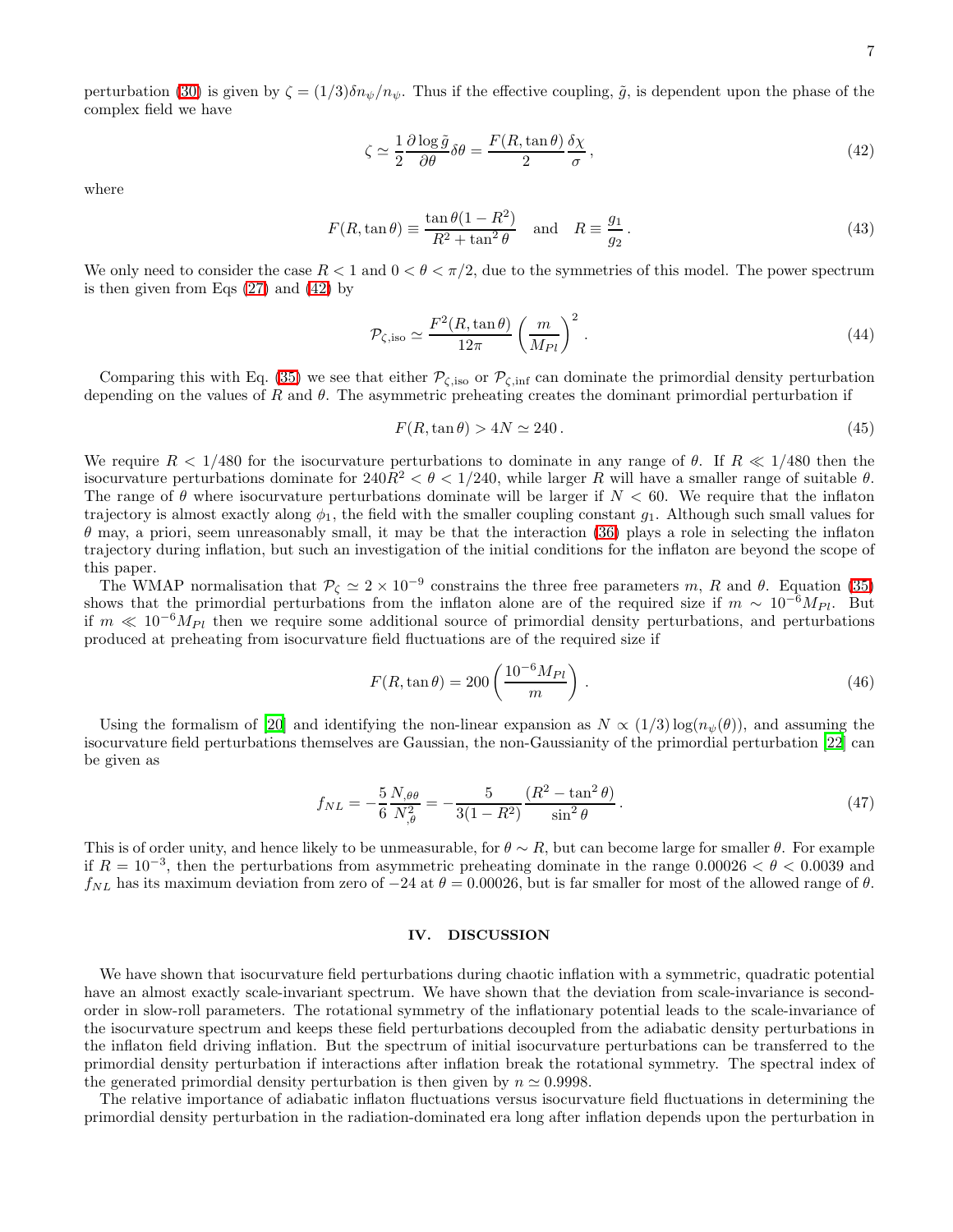the local expansion [\[19\]](#page-9-18), represented by the dimensionless perturbation  $\zeta$  in Eq. [\(33\)](#page-4-0). In contrast with the inflaton, the amplitude of the density perturbations resulting from orthogonal perturbations is dependent upon the physics after inflation. Given that the inflaton and isocurvature field perturbations on the Hubble scale near the end of inflation are of similar magnitude, and that the inflaton spectrum is red so grows on larger scales, we actually require

$$
\left(\frac{\partial N}{\partial \chi}\right)^2 \gg \left(\frac{\partial N}{\partial \sigma}\right)^2.
$$
\n(48)

for the primordial perturbations due to fluctuations in an orthogonal field to dominate over the conventional inflaton result.

It turns out to be rather difficult to construct a simple model that can produce primordial density perturbations from the isocurvature perturbations that are larger than those from adiabatic perturbations in the inflaton field in our chaotic inflation model with a symmetric potential. The expansion during slow-roll inflation is sensitive to the value of the inflaton field,  $\partial N/\partial \sigma \propto \epsilon^{-1/2}$  and hence the primordial power spectrum is boosted by a factor  $\epsilon^{-1}$  relative to the inflaton field perturbations. If primordial density perturbations due to isocurvature field perturbations are to dominate, then their effect on the expansion history must be boosted by a larger factor.

In the simplest case of a single complex field, with a U(1) symmetric potential, one could simply postulate that the efficiency of reheating at the end of inflation is an arbitrary function of the phase,  $\theta = \arctan(\phi_1/\phi_2)$ . Local variations of the inflaton decay rate, Γ, produce a primordial density perturbation [\[8\]](#page-9-7)

$$
\zeta = \frac{1}{6} \frac{\delta \Gamma}{\Gamma} \,. \tag{49}
$$

We require  $\Gamma_{,\theta}/\Gamma \gg \epsilon^{-1}$  to produce a nearly scale-invariant spectrum of density perturbations that dominates over the inflaton perturbations. However as all the fields are oscillating on the same timescale,  $m^{-1}$ , at the end of inflation, due to the rotational symmetry of the potential, it is not clear that one can consistently implement the modulated reheating proposal of Refs. [\[8,](#page-9-7) [9\]](#page-9-8) which assumes that the decay rate depends on the VEV of some light modulus field, which is assumed to be approximately constant during the decay of the inflaton.

One possibility is a curvaton mechanism where the real and imaginary parts of the complex field decayed at different rates,  $\Gamma_1$  and  $\Gamma_2$ . However it turns out that perturbations from a curvaton mechanism in this model are always sub-dominant with respect to those from inflation perturbations. The maximum expansion from the end of inflation to the decay of the curvaton is  $N = (2/3) \ln(H_e/\Gamma_1) < 60$ , assuming the real part, say, decays before primordial nucleosynthesis, compared with  $N = (1/2) \ln(H_e/\Gamma_1)$  to reach the same radiation density if the imaginary part decayed immediately at the end of inflation,  $\Gamma_2 \sim H_e$ . Assuming N is a smooth monotonic function of the phase,  $\theta$ , we can estimate the perturbed expansion due to fluctuations in the phase as

$$
\zeta = \frac{\partial N}{\partial \theta} \delta \theta < \frac{15}{2\pi} \frac{\delta \chi}{\sigma} \,. \tag{50}
$$

From Eq. [\(27\)](#page-3-3) we thus have

<span id="page-7-0"></span>
$$
\mathcal{P}_{\zeta,\mathrm{iso}} < \frac{75}{4\pi^3} \left(\frac{m}{M_{Pl}}\right)^2. \tag{51}
$$

Comparing this with Eq. [\(35\)](#page-4-1) we see that the density perturbations from the curvaton are always subdominant with respect to those from inflaton perturbations.

Instead we considered a model of preheating at the end of inflation where particle production due to the resonant amplification of vacuum fluctuations is sensitive to the phase of a complex scalar field. In this case we showed that the isocurvature field fluctuations during inflation can perturb the local number density of particles produced in the preheating field, which leads to a primordial density perturbation. Combining the results from the inflaton perturbations [\(35\)](#page-4-1) and the isocurvature perturbations [\(44\)](#page-6-1) we obtain

$$
\mathcal{P}_{\zeta} = \frac{1}{12\pi} \left(\frac{m}{M_{Pl}}\right)^2 \left(16\left[N + \frac{2\pi\sigma_e^2}{M_{Pl}^2}\right]_{k=aH}^2 + \left(\frac{\tan\theta(1 - R^2)}{R^2 + \tan^2\theta}\right)^2\right) \tag{52}
$$

We see that if  $R = g_1/g_2 \ll 1$ , corresponding to an interaction that strongly breaks the rotational symmetry, then the primordial density perturbation can indeed be dominated by the nearly scale-invariant spectrum of isocurvature field fluctuations. Even in this model it is only possible along classical trajectories where  $\tan \theta \ll 1$ .

One should bear in mind that lowering the energy scale during inflation, set by the mass  $m$ , also reduces  $N$ , the number of e-foldings between our present horizon scale crossing outside the Hubble scale during inflation and the end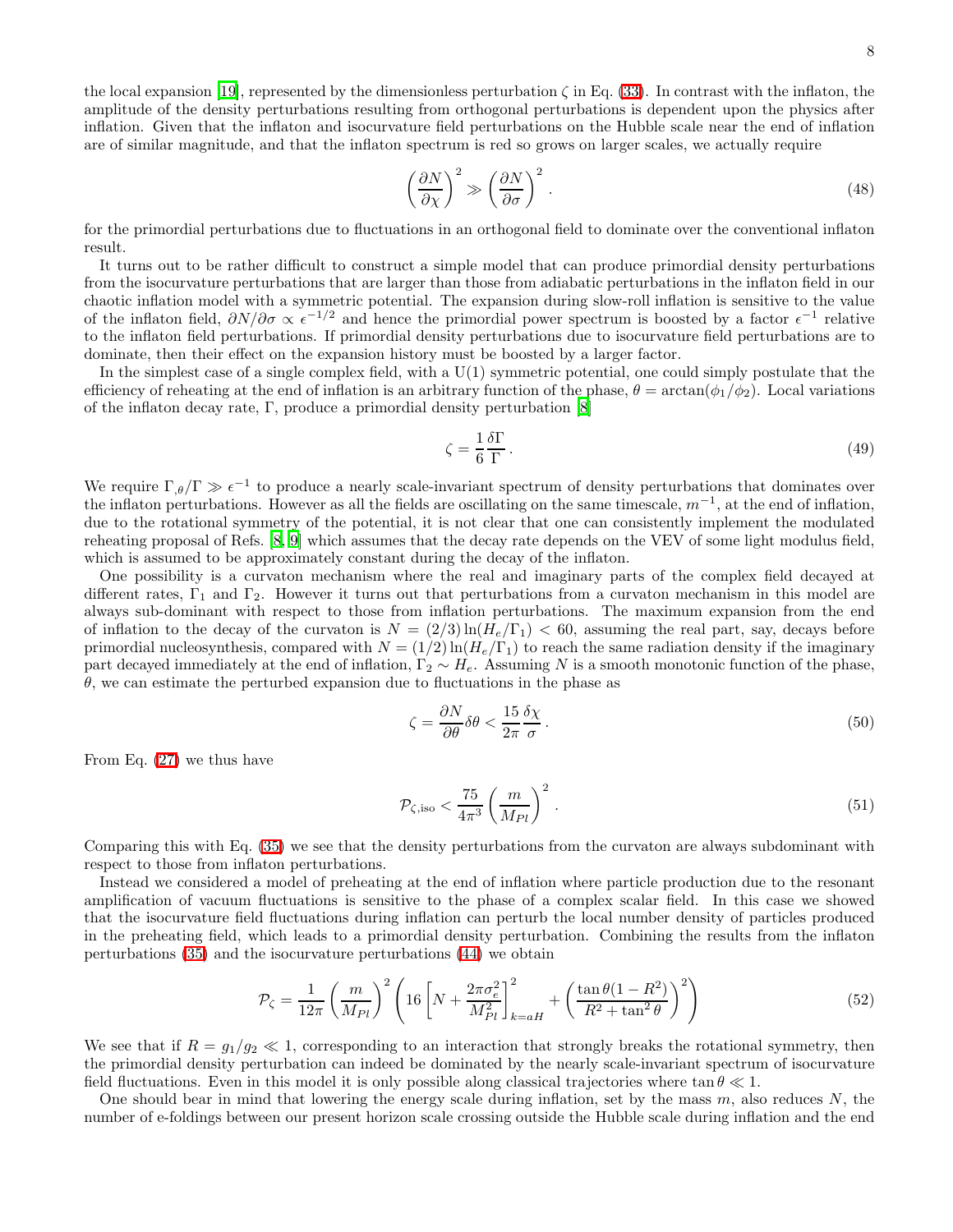of inflation [\[14](#page-9-13)]. Throughout this paper we have taken  $N \approx 60$  when giving numerical values which is nearly the maximum value possible. Reducing N also reduces the relative contribution of inflaton perturbations in Eq.  $(52)$ .

Our model of asymmetric instant reheating is very similar in spirit to that of Kolb et al [\[10,](#page-9-9) [29\]](#page-9-28). Their model was based on a symmetric preheating interaction following inflation driven by a quadratic potential with broken symmetry. The spectral index of the isocurvature perturbations during inflation in that case can deviate from scale-invariance due to the broken symmetry.

Ultimately, observational data will determine whether the primordial density perturbation has a significant deviation from scale-invariance, as predicted by adiabatic fluctuations in the inflaton field driving chaotic inflation, or is compatible with the very nearly scale-invariant spectrum that could be produced from isocurvature perturbations during chaotic inflation. An equally important ingredient in the observational constraints is the amplitude of the primordial gravitational wave background that is predicted. The amplitude of gravitational waves is determined directly by the energy scale during inflation and is given by [\[12\]](#page-9-11)

$$
\mathcal{P}_T = \frac{32}{3\pi} \left(\frac{m}{M_{\text{Pl}}}\right)^2 \left[N + \frac{2\pi\sigma_e^2}{M_{Pl}^2}\right]_{k=aH}.
$$
\n(53)

Adopting the WMAP normalisation for  $P_{\zeta} \simeq 2 \times 10^{-9}$  [\[26\]](#page-9-25), the primordial tensor-scalar ratio is given by

$$
r \equiv \frac{\mathcal{P}_T}{\mathcal{P}_\zeta} \simeq 10^{-1} \left(\frac{m}{10^{-6} M_{Pl}}\right)^2.
$$
\n(54)

Hence we see that the tensor-scalar ratio is reduced if  $m < 10^{-6} M_{Pl}$ . Thus if isocurvature field fluctuations contribute to the primordial density perturbation the gravitational wave background is smaller than if the density perturbations are due solely to inflaton perturbations [\[11,](#page-9-10) [12,](#page-9-11) [19\]](#page-9-18).

If observations rule out the relatively large tensor contribution, and deviation from scale-invariance of the scalar perturbations, then single-field chaotic inflation models may be ruled out. But if the primordial perturbations originated from isocurvature field perturbations during chaotic inflation driven by a symmetric potential, then the primordial perturbations could be very close to a Harrison-Zel'dovich spectrum, with  $n = 0.9998$ , and a much smaller amplitude of gravitational waves.

### Acknowledgments

<span id="page-8-0"></span>CB acknowledges financial support from the EPSRC.

### APPENDIX A: HANKEL FUNCTION METHOD TO CALCULATE THE ISOCURVATURE TILT

The equation of motion for the isocurvature perturbation is

$$
\ddot{\delta\chi} + 3H\dot{\delta\chi} + \left(\frac{k^2}{a^2} + m^2\right)\delta\chi = 0.
$$
 (A1)

This can be rewritten in conformal time and using  $v = a\delta\chi$  as

$$
v'' + \left(k^2 + m^2 a^2 - \frac{a''}{a}\right)v = 0.
$$
 (A2)

To write the equation above in a more useful form two useful equations, that can be derived using the slow-roll approximation, are  $\tau = -(1/aH)(1 + \epsilon + 7/3\epsilon^2 + \mathcal{O}(\epsilon^3))$  and  $V/3M_p^2H^2 = 1 - \epsilon_H/3$  where  $\epsilon_H = \sigma^2/2M_p^2H^2 =$  $\epsilon - 2/3\epsilon^2 + \mathcal{O}(\epsilon^3)$ . It then follows that

$$
m^2 a^2 = \frac{1}{\tau^2} \epsilon (3 + 5\epsilon + \mathcal{O}(\epsilon^2)), \tag{A3}
$$

$$
\frac{a''}{a} = \frac{1}{\tau^2} (2 + 3\epsilon + 10\epsilon^2 + \mathcal{O}(\epsilon^3)),\tag{A4}
$$

and hence

$$
v'' + \left[k^2 - \frac{1}{\tau^2} \left(\nu^2 - \frac{1}{4}\right)\right] v = 0 \quad \text{where} \quad \nu = \frac{3}{2} + \frac{5}{3}\epsilon^2 + \mathcal{O}(\epsilon^3). \tag{A5}
$$